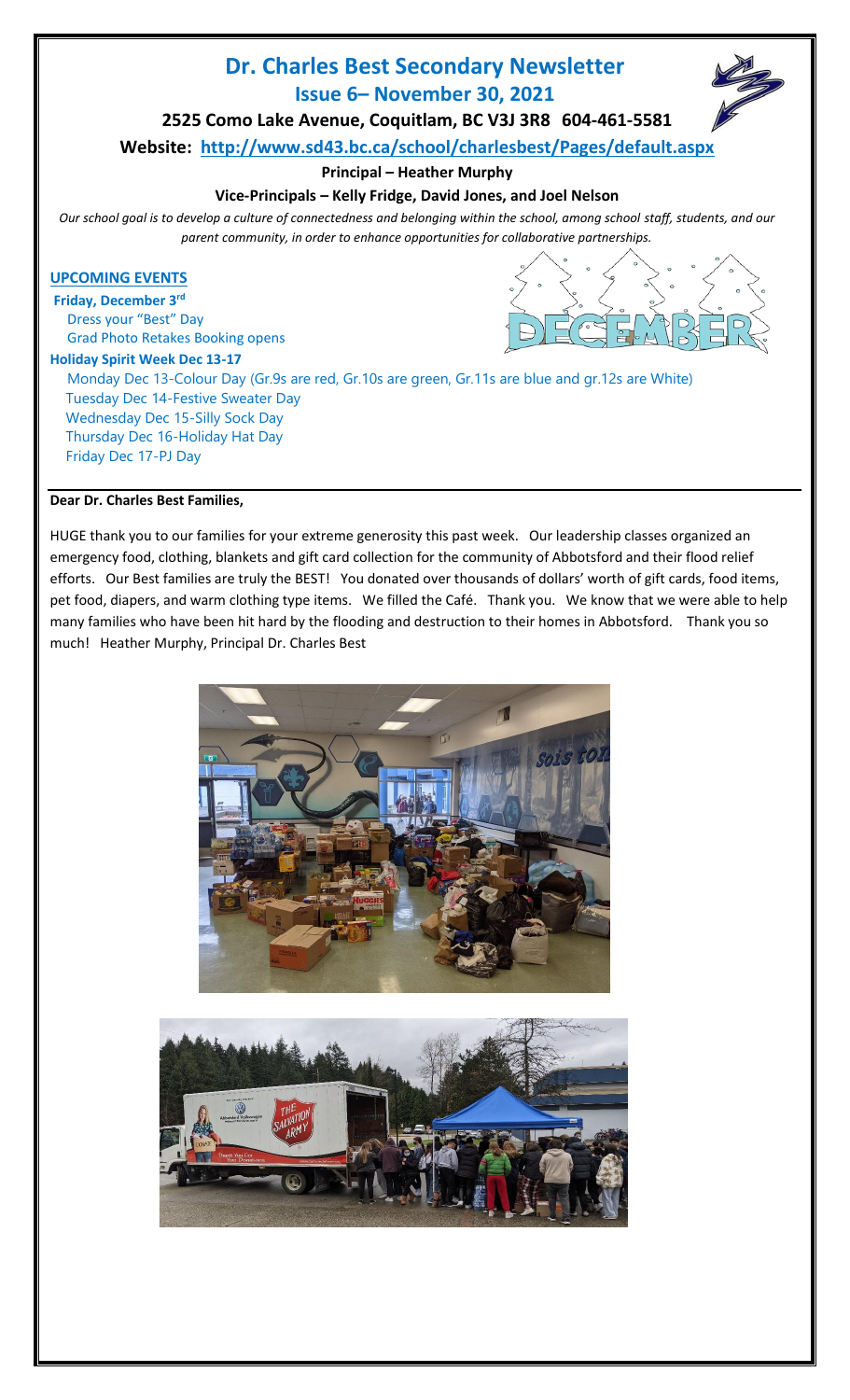

## **ARCHERY CLUB & FLY-FISHING CLASS**

The archery club and fly-fishing class have combined to practice their archery skills. This week the top archers won arm guards. The archery club is always taking new members. The Fly-Fishing class is on the list of elective courses that students can choose during course planning for next year.

# **CANDY GRAM SALE IS ON**

The Real Acts of Caring Club is hosting a Candy Cane Gram Event! We will sell the grams in front of the school on Nov 30 – Dec 8<sup>th</sup>, where you can purchase a candy cane for a friend for only \$1 or a treat cup for \$3. This includes an attached anonymous message that we will personally deliver to them during class on Dec. 13h & 14th. Come prepared with their **block**, **teacher,** and **classroom** number.

## **SPIRIT WEAR ONLINE STORE**

- Thank you for your patience. The transportation, delivery and chain of supply issues that have been impacted by COVID and now the flooding has impacted our supplies for school spirit wear. We were able to get the Grad Spirit wear out on-line store out and we were hoping to get those orders back by Christmas for our grads. It seems that they are trying hard to get our orders in on time, but it's been even more challenging than first thought. We have the whole School Spirit store ready to go now but it will not be delivered before Christmas. We are hoping for mid to end of January.
- Here is the link for the School Spirit Wear. We have a few new designs. Thank you to the many students who helped me produce new ideas. I hope everyone finds something they like.
- Again, thank you to everyone for your continued patience and understanding of the current challenges.
- The link to your 2021 Spirit Wear Store is below:
	- <https://best2021spiritstore.itemorder.com/sale>

# *ORDERS DUE THURSDAY DECEMER 16TH 2021*

#### **STAY INFORMED AT CHARLES BEST THIS YEAR**

There are many ways to stay up to date with happenings at Charles Best:

- **Check the school website and its calendar**-it is updated regularly. Click here [Dr. Charles Best Secondary](http://www.sd43.bc.ca/School/charlesbest/Pages/default.aspx#/=)
- **The "Best" Informer**-is a daily announcements bulletin which is published to the school website homepage under 'School News' and is pushed out on the Charles Best App.
- **Download the Charles Best App** and set your phone to receive push notifications. **See Attachments**
- **Students, check out the main bulletin board in the school lobby**.
- **Newsletters are emailed regularly**-parents check your junk folder.
- **Follow Charles Best on Instagram-**our school handle is charlesbestscho
- **Follow Charles Best Career Centre on Instagram for news about post-secondary, scholarship/bursary and volunteer opportunities-**the handle is bestcareercentre



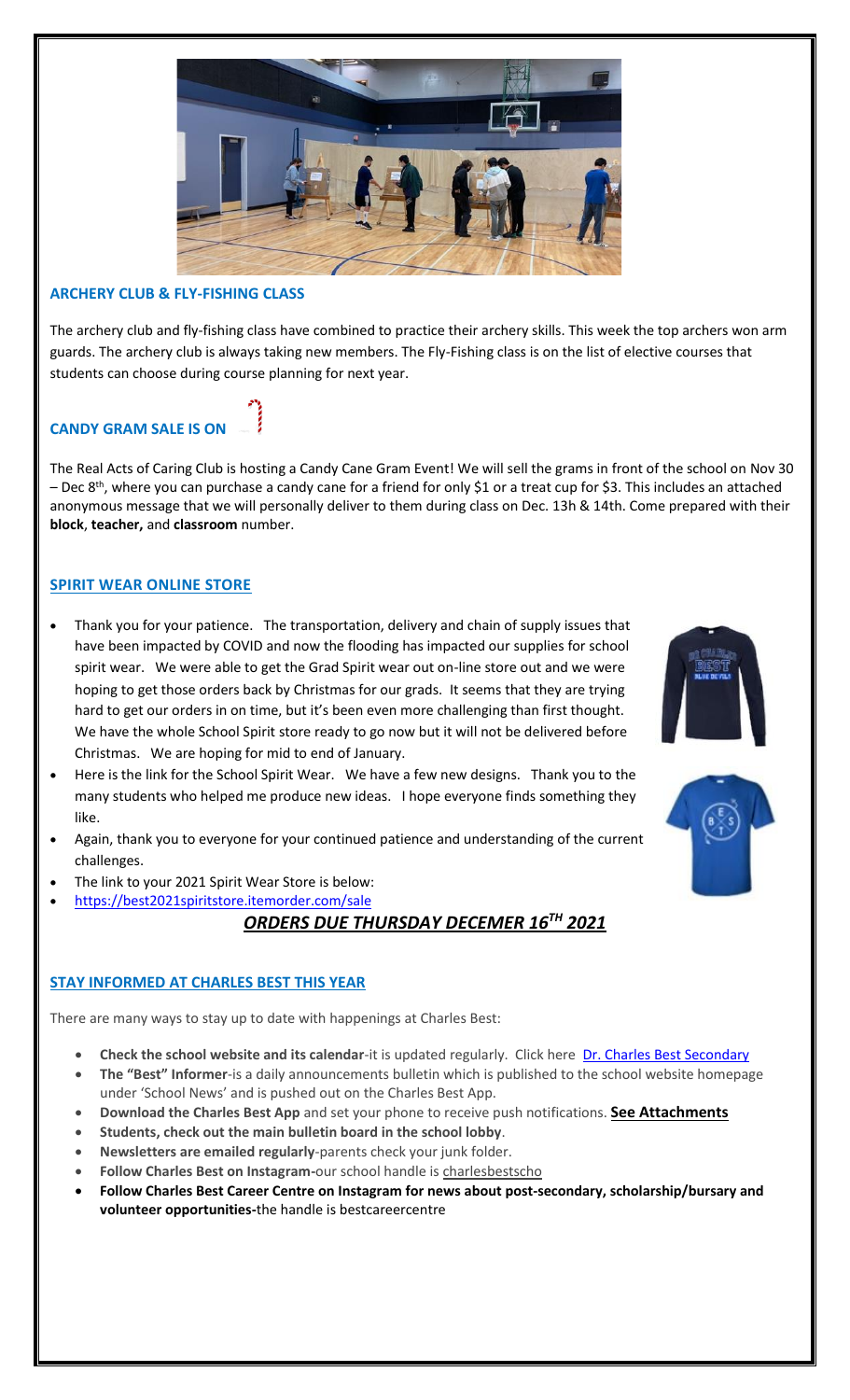

The City By-Law officers have received a number of complaints from residents on Baker Drive that parents are stopping/parking in front of their driveways, or too close to the intersection while waiting to pick up their children from our school. There are no stopping signs there as well you cannot park in front of a driveway. The city by law officers will be ticketing cars from now on. Please understand that it is very dangerous to clog up that area so close to that intersection. Please be aware.

Further to that please do not pickup or drop off in the round about area on the west side of our parking lot. It causes a very dangerous congestion. Pedestrians could get hit by cars, cars stopping in that area prevents staff from getting into the staff parking lot and it really slows down the flow in our pickup and drop off areas. Please work with us. Please whenever you can drop off 5 minutes earlier or more and whenever you can pick up 5 or more minutes later – do it. It would help stagger our heavy times. If you can that would help!

#### PLEASE

#### **This is from the By Law officer:**

Baker Drive has U-turn restrictions north of Como Lake Avenue and the following restrictions are posted immediately north of Como Lake Avenue:

- Northbound: Signed no stopping due to proximity to intersection; and
- Southbound: Signed no stopping due to proximity to intersection plus section with time restricted stopping (8:00am – 9:30am and 2:30pm – 3:30pm).

For driveways, vehicles cannot stop <2m from a driveway as it creates visibility issues for pedestrians and other road users for residents entering/leaving their driveway.





- Wear proper footwear for the condition (no heels)
- Walk slowly and carefully
- Walk as flat-footed as possible in icy areas
- · Take small steps
- Avoid uneven surfaces
- Try not to carry item or walk with hands in pocket
- Watch for slippery floors when entering buildings
- Hold railing in stairwell if available
- Remember: Ice and snow mean "TAKE IT SLOW"